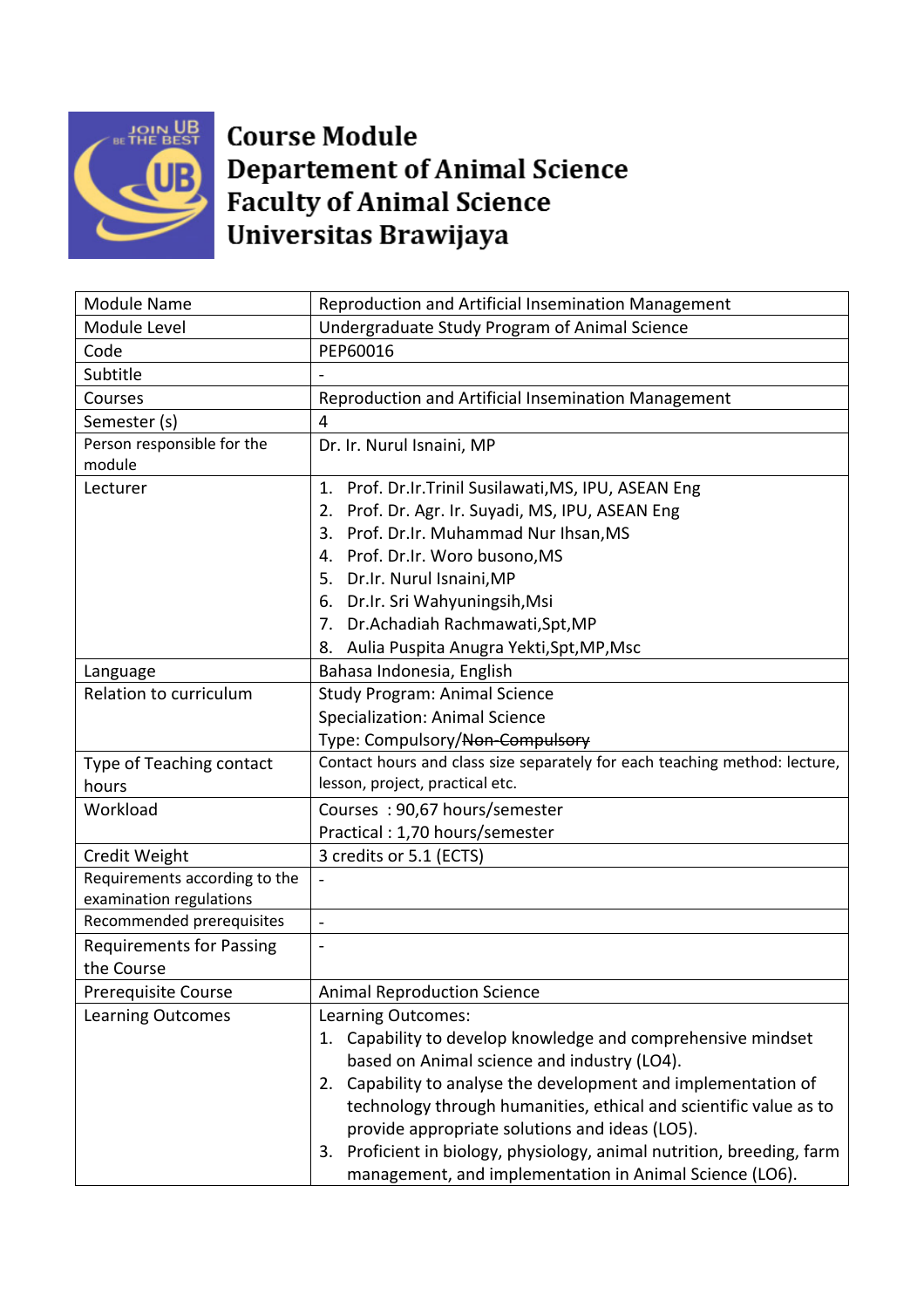|                  | 4. Capability to implement technology in Animal Science to<br>increase productivity, efficiency, quality and sustainability based<br>on breeding, nutrition, processing, management as well as to<br>organize an entrepreneurship concept and a sustainable<br>production system (LO13).<br><b>Course Learning Outcomes:</b>                                                                                                                                                                                                                                                                                                                                                                                                                                                                                                                                                                                                                                                                                                                                                                                                                                                                                                                                                                                                      |
|------------------|-----------------------------------------------------------------------------------------------------------------------------------------------------------------------------------------------------------------------------------------------------------------------------------------------------------------------------------------------------------------------------------------------------------------------------------------------------------------------------------------------------------------------------------------------------------------------------------------------------------------------------------------------------------------------------------------------------------------------------------------------------------------------------------------------------------------------------------------------------------------------------------------------------------------------------------------------------------------------------------------------------------------------------------------------------------------------------------------------------------------------------------------------------------------------------------------------------------------------------------------------------------------------------------------------------------------------------------|
|                  | After completing this course students are able to:<br>1. Understand how to manage animals to achieve reproductive                                                                                                                                                                                                                                                                                                                                                                                                                                                                                                                                                                                                                                                                                                                                                                                                                                                                                                                                                                                                                                                                                                                                                                                                                 |
|                  | efficiency<br>2. Understand the basic theoretical and technical principles of<br>cement storage and perform cement quality tests, dilution,<br>cooling, and freezing<br>Understand AI techniques in various animals and evaluate the<br>3.<br>success of Artificial Insemination                                                                                                                                                                                                                                                                                                                                                                                                                                                                                                                                                                                                                                                                                                                                                                                                                                                                                                                                                                                                                                                  |
|                  | Objectives: This course discusses reproductive management in the<br>field of animal science to increase reproductive efficiency and<br>improve animal genetic quality. The discussions include management<br>of accelerated puberty, mating management, management of male<br>and female selection as donors and recipients, management of liquid<br>and frozen semen production, management of artificial insemination<br>in people's farms and the animal industry, management of recording<br>results of marriage and IB, management of evaluation of successful<br>marriages. In this course, students are also required to carry out<br>laboratory practices to achieve competence in semen quality testing,<br>the dilution process and the thawing of cow semen<br>Knowledge: Able to how to manage animals to achieve reproductive<br>efficiency<br>Skills: cognitive- Students are understand Relationship between the<br>course of Reproductive Management and Artificial Insemination with<br>sciences, Reproductive Management<br>and<br>Artificial<br>other<br>Insemination and their relationship in improving reproductive<br>efficiency. Phsycomotoric-Students are able to basic theoretical and<br>technical principles of cement storage and perform cement quality<br>tests, dilution, cooling, and freezing. |
|                  | Competences: Able to implamentation AI techniques in various<br>animals and evaluate the success of Artificial Insemination                                                                                                                                                                                                                                                                                                                                                                                                                                                                                                                                                                                                                                                                                                                                                                                                                                                                                                                                                                                                                                                                                                                                                                                                       |
| Learning Content | The topics include:<br>1. Introduction:<br>The sciences that need to be learned to make it easier to<br>study the course of Animal reproduction management<br>Relationship between the course of Reproductive<br>Management and Artificial Insemination with other sciences<br>Scope of the course of Reproductive Management and<br>Artificial Insemination and their relationship in improving<br>reproductive efficiency                                                                                                                                                                                                                                                                                                                                                                                                                                                                                                                                                                                                                                                                                                                                                                                                                                                                                                       |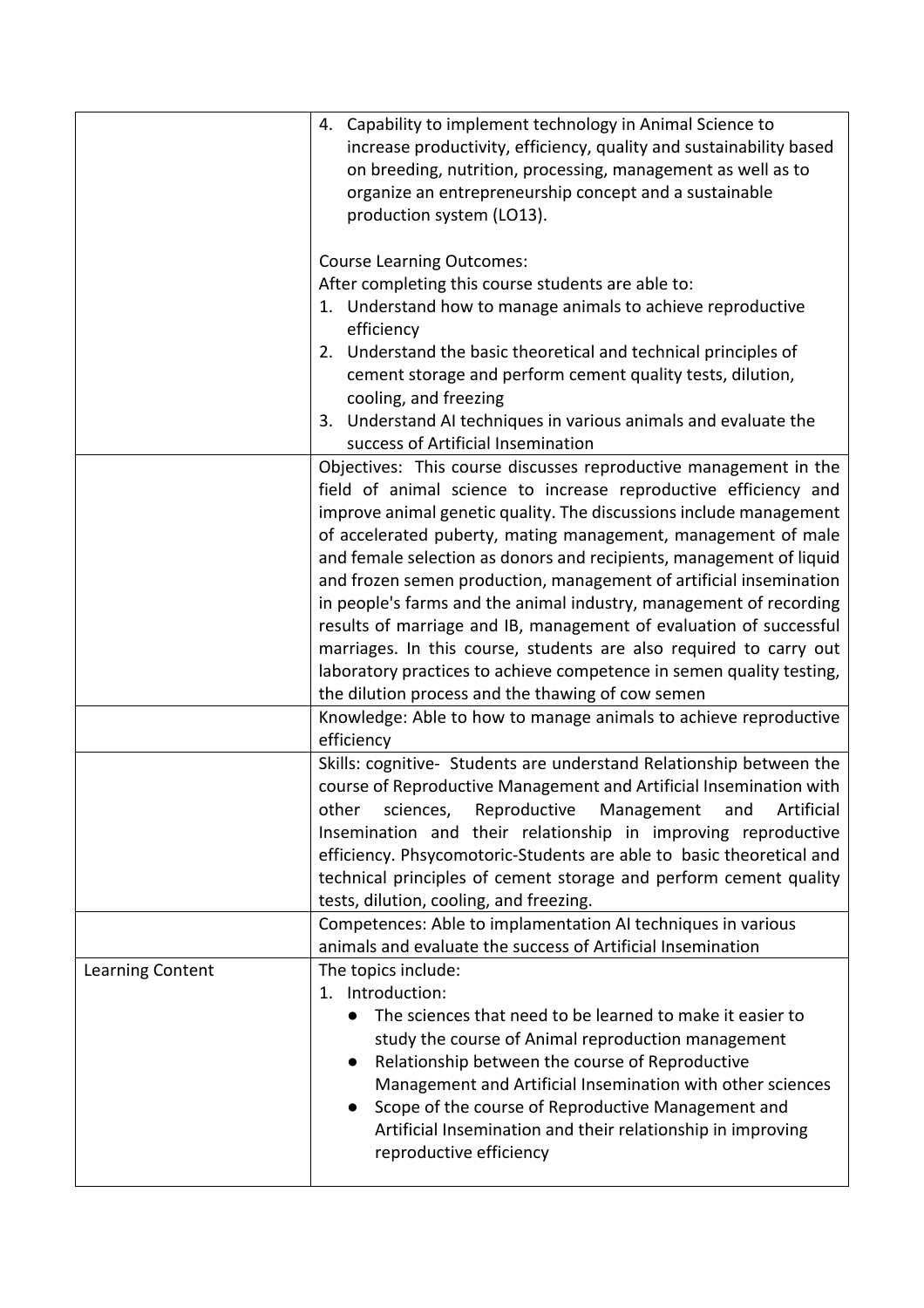| 2. Artificial Insemination in animals                                        |
|------------------------------------------------------------------------------|
| Definition of artificial insemination<br>$\bullet$                           |
| Advantages and disadvantages of artificial insemination<br>$\bullet$         |
| The history of the development of AI in the world and                        |
| Indonesia                                                                    |
| Institutions and human resources related to and contributing                 |
| to the success of Artificial Insemination                                    |
|                                                                              |
|                                                                              |
| 3. Male selection management and mating management:                          |
| • Selection of males to produce spermatozoa and                              |
| characteristics of good males                                                |
| Raising management of males<br>$\bullet$                                     |
| Selection of a parent to be used as a recipient<br>$\bullet$                 |
| Mating system in extensive and intensive raising<br>$\bullet$                |
| <b>Natural and Artificial Mating Management</b><br>$\bullet$                 |
|                                                                              |
| Storage management and quality testing of cement:<br>4.                      |
| • Equipment needed for storage and quality testing of cement                 |
|                                                                              |
| Cement collection techniques for various livestock and<br>$\bullet$          |
| animals                                                                      |
| Routine quality testing of cement and for studies/research<br>$\bullet$      |
| both macroscopic and microscopic including motility,                         |
| viability, abnormalities.                                                    |
| SNI for frozen cement                                                        |
|                                                                              |
| 5. Cement dilution:                                                          |
| Facilities and infrastructure required for cooling and freezing<br>$\bullet$ |
| cement                                                                       |
| Diluent and cryoprotectant requirements                                      |
| Composition of various cement diluent in various animals<br>$\bullet$        |
|                                                                              |
| (mammals and poultry)                                                        |
| Diluent manufacturing techniques                                             |
|                                                                              |
| <b>Cement Cooling and Freezing Techniques</b><br>6.                          |
| Basic principles of cooling and freezing<br>$\bullet$                        |
| Cement cooling and freezing techniques                                       |
| Manufacture of liquid cement<br>$\bullet$                                    |
| Evaluation of the success of making liquid cement and frozen                 |
| cement                                                                       |
| Indonesian National Standard (SNI) for the quality of frozen                 |
| and liquid cement for animals                                                |
|                                                                              |
| 7. Al technique in various animals:                                          |
|                                                                              |
| Al technique on various animals                                              |
| AI management using liquid and frozen cement.<br>٠                           |
| AI management in cattle, goat, sheep, buffalo, pig, and horse<br>$\bullet$   |
| farms (smallholder and industrial farms)                                     |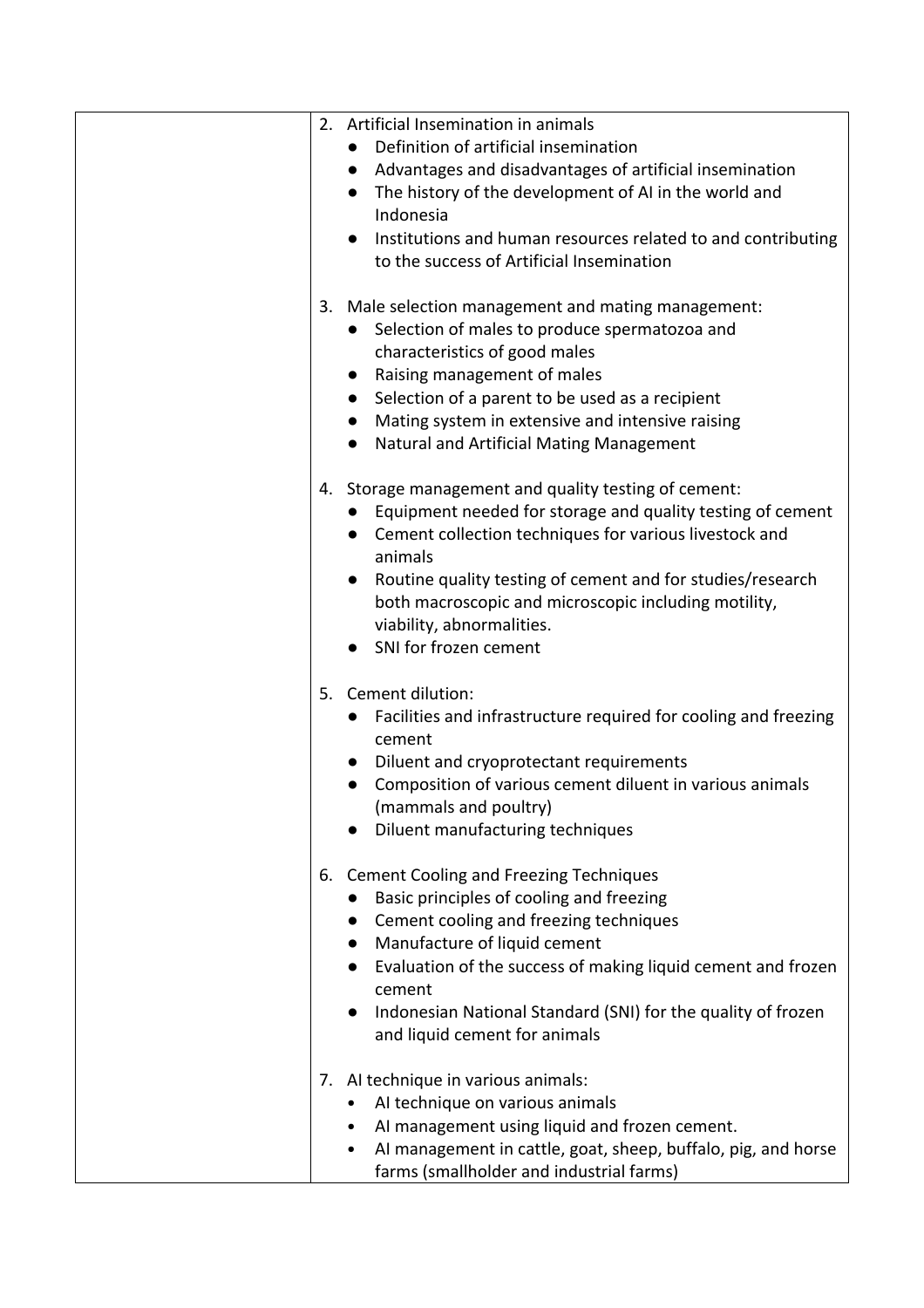| 8. Factors affecting the success of AI:<br>Quality of liquid/frozen cement (frozen cement maintenance<br>management)<br>Female physiology (feed, disease, endocrine)<br>$\bullet$<br>Farmer (maintenance system, lust detection, providing<br>$\bullet$<br>information to inseminators)<br>Inseminator (Thawing system, the Accuracy of Deposition,<br>timeliness of AI) |
|--------------------------------------------------------------------------------------------------------------------------------------------------------------------------------------------------------------------------------------------------------------------------------------------------------------------------------------------------------------------------|
| 9. Artificial Insemination in Poultry (Chickens, Ducks, Birds):<br>• Cement storage for poultry<br>Quality testing of cement in poultry<br><b>Dilution of cement</b><br>$\bullet$<br>• Al technique in poultry<br>Evaluation of the success of AI in poultry                                                                                                             |
| 10. Pregnancy detection:<br>Advantages of early pregnancy detection<br>$\bullet$<br>• Palpation per rectally<br>Non-return rate (NRR)                                                                                                                                                                                                                                    |
| 11. Evaluation of AI success and reproduction recording:<br>Record of mating results<br>٠<br>Evaluation of the results of mating and pregnancy<br>$\bullet$<br>Non-Return Rate<br><b>Conception Rate</b><br>$\bullet$<br>Service per conception<br>Calving interval<br>Calving Rate/Calf crop<br><b>Weaning Rate</b>                                                     |
| 12. Estrus Detection and Synchronization:<br>Purpose of estrus detection<br>Estmrus detection methods (visual, hormonal, and tools)<br>• Purpose of estrus synchronization<br>Benefits of Estrus Synchronization (AI, embryo transfer)                                                                                                                                   |
| 13. Raising management and AI application strategy:<br>Raising management on;<br>Newborn child care<br>Off-weaning to speed up puberty<br>Approaching mating to increase the success of AI<br>Raising management from pregnancy to deliverya<br>Raising management during breastfeeding and pre-weaning                                                                  |
| 14. Al strategy for breeding                                                                                                                                                                                                                                                                                                                                             |